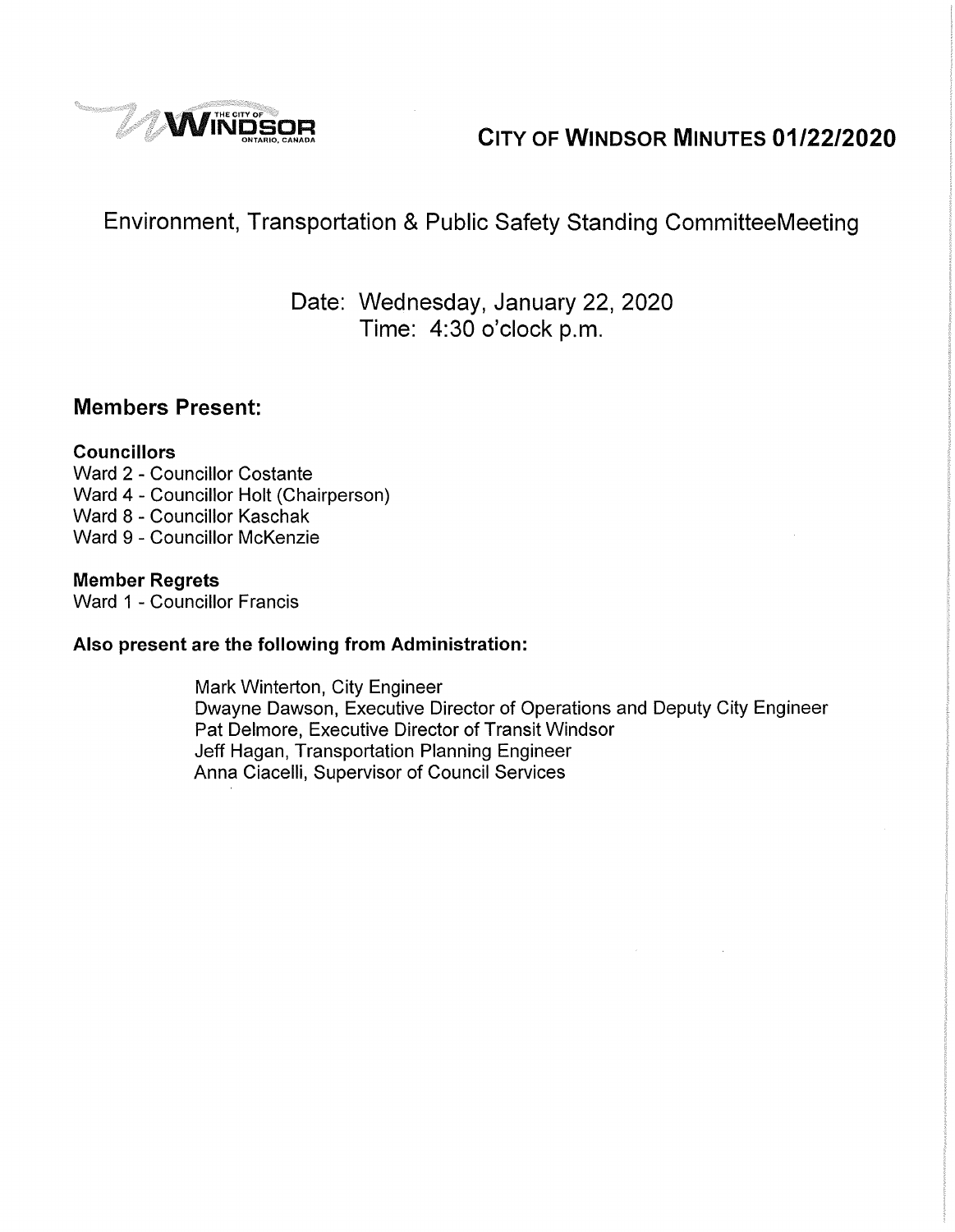# **Minutes Environment, Transportation** & **Public Safety Standing Committee Wednesday, January 22, 2020** Page **2** of **8**

### **1. CALL TO ORDER**

The Chairperson calls the meeting of the Environment, Transportation & Public Safety Standing Committee to order at 4:32 o'clock p.m.

### **2. DISCLOSURE OF PECUNIARY INTEREST AND THE GENERAL NATURE THEREOF**

None disclosed.

# **3. ADOPTION OF THE MINUTES OF THE ETPS STANDING COMMITTEE**

### **3.1. Adoption of the Environment, Transportation** & **Public Safety Standing Committee minutes of its meeting held December 18, 2019**

Moved by: Councillor Costante Seconded by: Councillor Kaschak

THAT the Minutes of the Environment, Transportation & Public Safety Standing Committee meeting (excluding Transit matter items) held December 18, 2019 **BE ADOPTED** as presented. Carried.

Moved by: Councillor Costante Seconded by: Councillor McKenzie

THAT the Minutes of the Environment, Transportation & Public Safety Standing Committee meeting (Transit matter items only) held December 18, 2019 **BE ADOPTED** as presented. Carried.

Report Number: SCM 479/2019

### **4. REQUEST FOR DEFERRALS, REFERRALS OR WITHDRAWALS**

None requested.

### **5. COMMUNICATIONS**

None presented.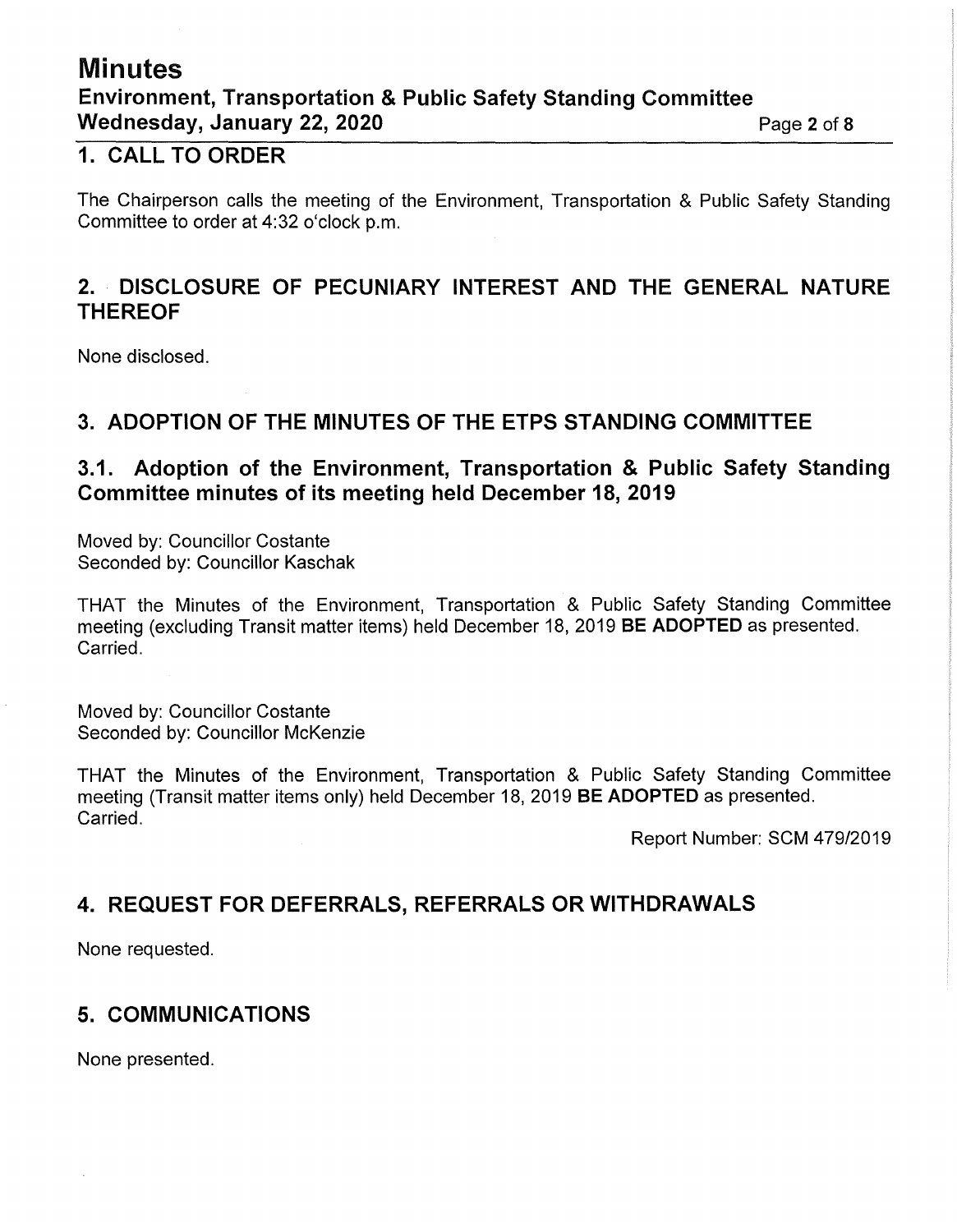### **6. PRESENTATIONS AND DELEGATIONS**

See Items 7.3, 8.1, and 8.2.

### **7. COMMITTEE MATTERS**

### **7.1. Minutes of the Transit Windsor Advisory Committee of its meeting held November 28, 2019**

Moved by: Councillor McKenzie Seconded by: Councillor Kaschak

Decision Number: **ETPS 732**  THAT the minutes of the Transit Windsor Advisory Committee of its meeting held November 28, 2019 **BE RECEIVED.**  Carried.

> Report Number: SCM 455/2019 Clerk's File: MT2019

### **7.2. Transit Windsor Advisory Committee - 2019 Annual Report**

Moved by: Councillor McKenzie Seconded by: Councillor Kaschak

Decision Number: **ETPS 733** 

THAT the 2019 Annual Report of the Transit Windsor Advisory Committee **BE FORWARDED** back to the Transit Windsor Advisory Committee for review and comment; and,

THAT Administration **BE REQUESTED** to provide information related to procedure and guidelines regarding Advisory Committee annual reporting. Carried.

> Report Number: SCM 459/2019 Clerk's File: MT2019

### **7.3. Town & Gown Committee 2019 Annual Report**

### **Alan Richardson, Member of the Town & Gown Committee**

Alan Richardson, member of the Town & Gown Committee appears before the Environment, Transportation & Public Safety Standing Committee regarding the Town & Gown Committee 2019 Annual Report and expresses concern with the process related to the Town & Gown Annual Report and concludes by suggesting that the Annual Report be provided to the Town and Gown Committee for review and comment prior to proceeding forward to Council.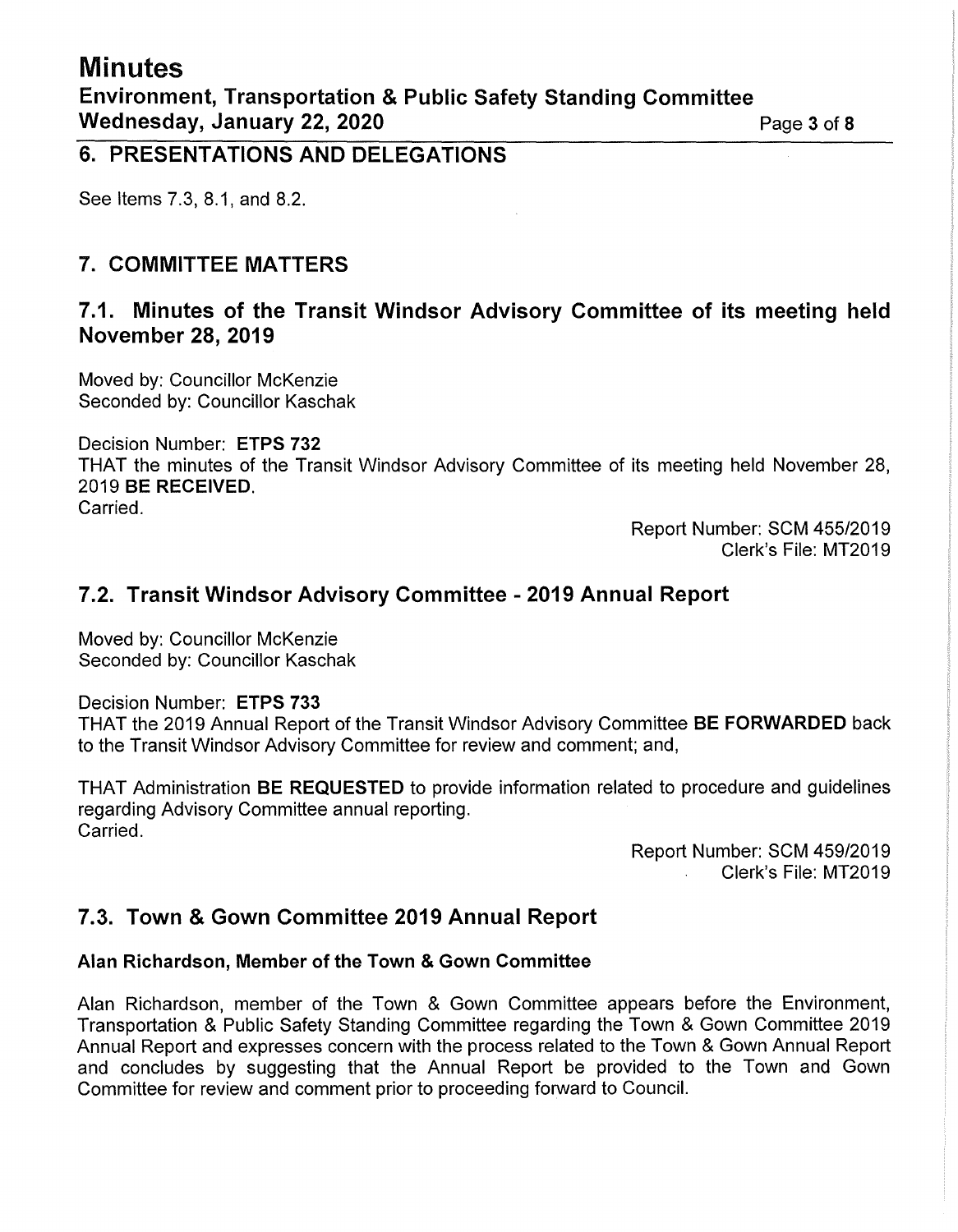# **Minutes Environment, Transportation & Public Safety Standing Committee Wednesday, January 22, 2020 Page 4 of 8 Page 4 of 8**

Councillor Costante inquires about the process related to submitting Annual Reports.

Anna Ciacelli, Supervisor of Council Services appears before the Environment, Transportation & Public Safety Standing Committee regarding the Town & Gown Committee 2019 Annual and provides information related to the requirements within the Procedure By-law for Advisory Committees to provide an annual report to their respective Standing Committees. Ms. Ciacelli adds that this report usually contains a brief summary of the year's accomplishments. Ms. Ciacelli provides details related to the authors of the reports and the deadline timelines which is usually at the end of December to allow for the Standing Committees to review the annual reports early in the New Year.

Moved by: Councillor Costante Seconded by: Councillor Kaschak

#### Decision Number: **ETPS 734**

THAT the 2019 Annual Report of the Town & Gown Committee **BE FORWARDED** back to the Town & Gown Committee for review and comment; and,

THAT Administration **BE REQUESTED** to provide information related to procedure and guidelines regarding Advisory Committee annual reporting. Carried.

> Report Number: SCM 454/2019 Clerk's File: MB2019

### **8. ADMINISTRATIVE ITEMS**

### **8.1. Vision Zero Policy Implementation**

### **Lori Newton, representing Bike Windsor Essex**

Lori Newton, representing Bike Windsor Essex appears before the Environment, Transportation & Public Safety Standing Committee regarding the administrative report, "Vision Zero Policy Implementation" and indicates she is in full support of administration's report related to vision zero. Ms. Newton indicates the City should be designing roads to prevent accidents. Ms. Newton adds that existing streets must be redesigned to reduce speed and ensure safety. Ms. Newton requests that the Committee approve the report to ensure streets are safer. Ms. Newton concludes by indicating the Vision Zero Action Plan and Policy encourages cooperation, commitment and action across the City.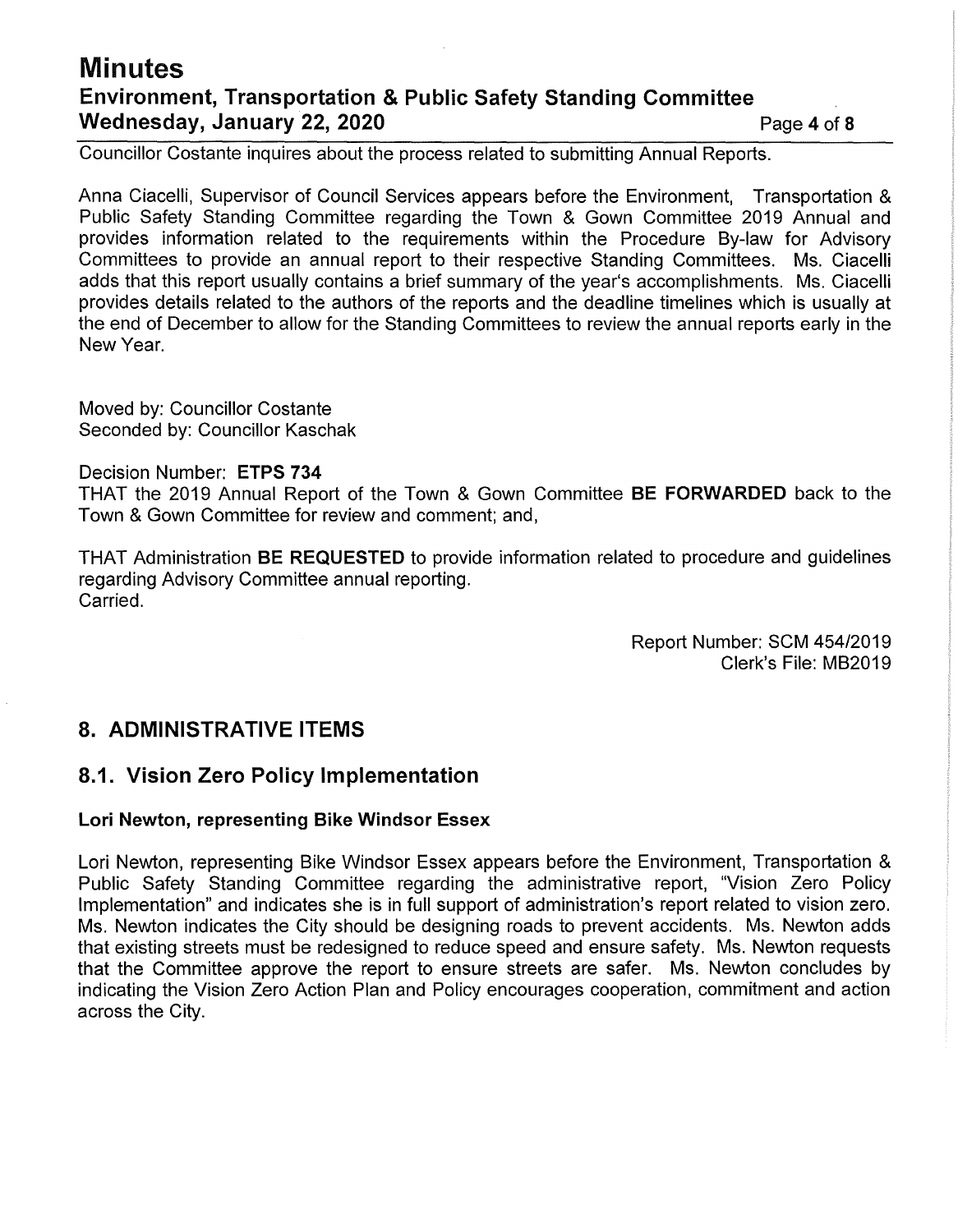# **Minutes**

### **Environment, Transportation & Public Safety Standing Committee Wednesday, January 22, 2020** Page **5 of 8**

### **Diane Bradford RN MN, Manager for the regional trauma program and injury prevention at Windsor Regional Hospital Ouellette Campus**

Diane Bradford RN MN, Manager for the regional trauma program and injury prevention at Windsor Regional Hospital Ouellette Campus appears before the Environment, Transportation & Public Safety Standing Committee regarding the administrative report, "Vision Zero Policy Implementation" and provides a brief overview of the trauma centre. Ms. Bradford indicates that there are a large number of traumatic injuries taking place. Ms. Bradford provides statistics related to impairment and how that impacts traumatic injuries. Ms. Bradford concludes by suggesting that 90% of injuries that are treated are preventable through a vision zero plan. Ms. Bradford encourages the committee to adopt the plan and adds that the fatal collision team encourages adoption of the plan as well.

Councillor McKenzie requests further clarification related to a fatal collision team. Ms. Bradford indicates that the fatal collision team is a working action group within the program consisting of key people including Police, EMS and Hospital Staff. This group looks at details of injuries to determine if any changes can be made immediately to prevent traumatic injuries in the future.

Councillor McKenzie inquires whether this is recognized as a best practice. Ms. Bradford indicates there is not enough research to confirm this as it has not been in use long enough. Currently Ottawa and Montreal have adopted this type of group.

Councillor McKenzie inquires about a fatal collision team within the City and the report. Dwayne Dawson, Executive Director Operations, Deputy City Engineer appears before the Environment, Transportation & Public Safety Standing Committee regarding the administrative report, "Vision Zero Policy Implementation" and indicates that this report in consultation with other departments provides a framework. Mr. Dawson adds they have met with police and the concept of a fatal collision team is worth further discussion as they would be on board.

Moved by: Councillor McKenzie Seconded by: Councillor Costante

Decision Number: **ETPS 735** 

THAT the attached Vision Zero Policy, Vision Zero Procedure, and Vision Zero Stakeholder Group Terms of Reference **BE ADOPTED;** and,

THAT Council **APPOINT** a member of Council to represent Council on the Vision Zero Stakeholder Group; and,

THAT Administration **BE REQUESTED** to provide information related to developing a fatal collision response team as the process moves forward. Carried.

> Report Number: S 201/2019 Clerk's File: ST2020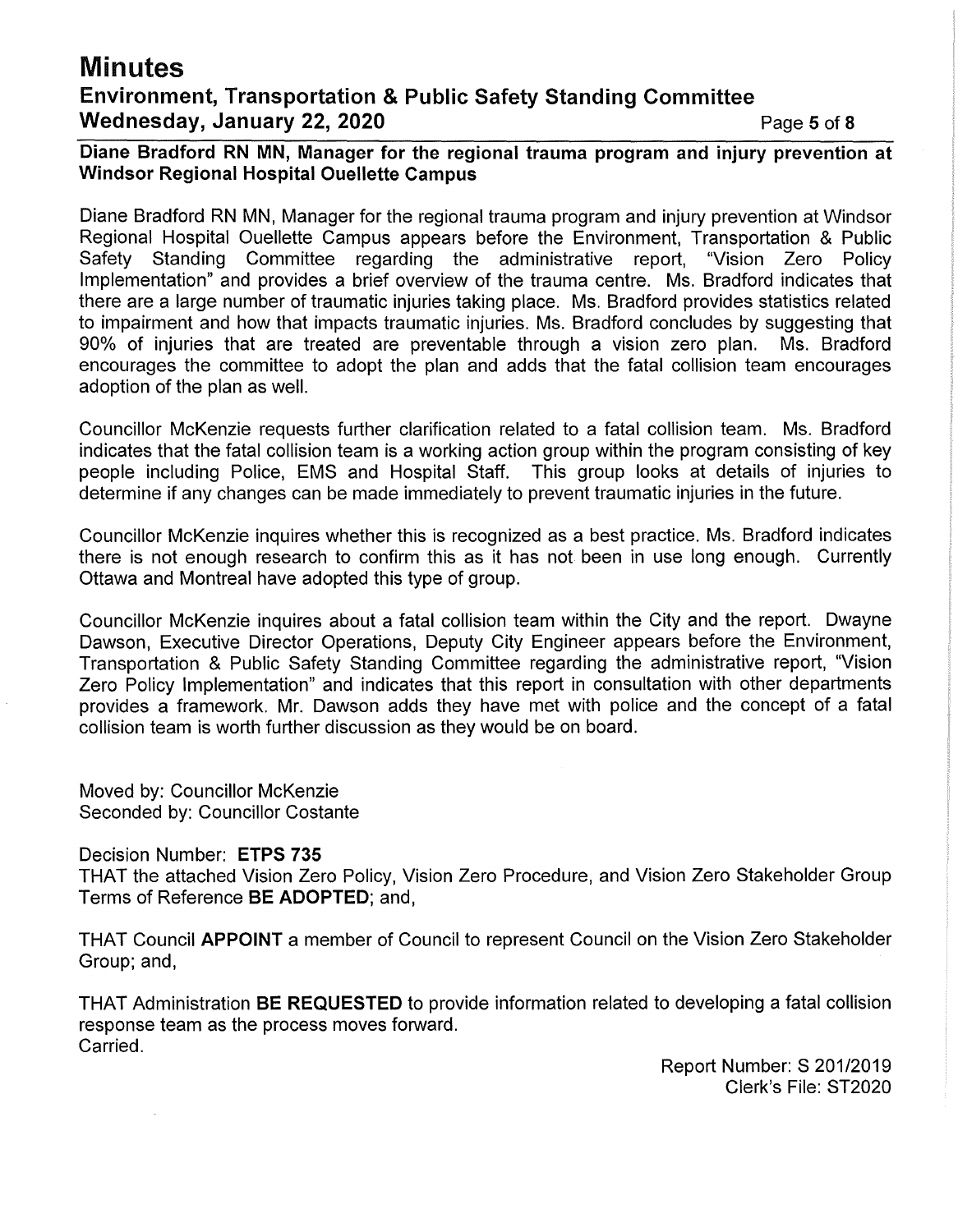# **Minutes**

**Environment, Transportation & Public Safety Standing Committee Wednesday, January 22, 2020 Page 6 of 8** 

### **8.2. Electric Kick-Scooter Pilot - City-wide**

### **Diane Bradford RN MN, Manager for the regional trauma program and injury prevention at Windsor Regional Hospital Ouellette Campus**

Diane Bradford RN MN, Manager for the regional trauma program and injury prevention at Windsor Regional Hospital Ouellette Campus appears before the Environment, Transportation & Public Safety Standing Committee regarding the administrative report, "Electric Kick-Scooter Pilot" and indicates that permitting this pilot project will increase injury to the community. Ms. Bradford makes reference to Calgary who have had an increase in injuries related to electric kick-scooter usage. Ms. Bradford indicates that helmets are not being used, and adds that the use of mandatory helmets are included in the pilot and that a clear plan should be provided related to helmets and enforcement rules. Ms. Bradford concludes by suggesting the Plan is comprehensive, although solid enforcement and data evaluation is encouraged.

### **Lori Newton, Chair, Share the Road Cycling Coalition**

Lori Newton, Chair, Share the Road Cycling Coalition appears before the Environment, Transportation & Public Safety Standing Committee regarding the administrative report, "Electric Kick-Scooter Pilot" and indicates that there are inconsistent policies between bicycle riders and scooter riders, and the regulation related to helmet usage under 18 years of age should be reflected in scooter use as well.

Councillor Costante requests further information related to the statistics provided by Ms. Bradford regarding Calgary and causes of injury related to not wearing a helmet. Ms. Bradford indicates that there were 600-700 injuries in Calgary between July and the end of October, 2019 related to escooter accidents. Ms. Bradford adds that Calgary does have a ride share program and the causes of the accidents are varied and challenges with the weather can also be a factor.

Councillor Costante inquires about the percentage of brain injuries. Ms. Bradford indicates she doesn't have that information readily available although she does relate some statistics regarding Austin Texas and the percentage of head injuries.

Councillor Costante inquires about Ms. Newton's thoughts related to helmet usage. Ms. Newton requests that the current legislative requirements related to helmet use be utilized whether for bicycles or scooters. Ms. Newton adds that it is important to be consistent although it will be a challenge to enforce and ultimately the goal would be to create streets where the the safety of people walking or riding bikes is a priority.

Councillor Kaschak inquires about speed reducing mechanisms on the devices. Jeff Hagan, Transportation Planning Engineer appears before the Environment, Transportation & Public Safety Standing Committee regarding the administrative report, "Electric Kick-Scooter Pilot" and provides information related to the pilot program and that scooters have a maximum speed of 24km/hr which is built into the Legislation. Modifications would be required to change that speed and that wouldn't be permitted under the current legislation.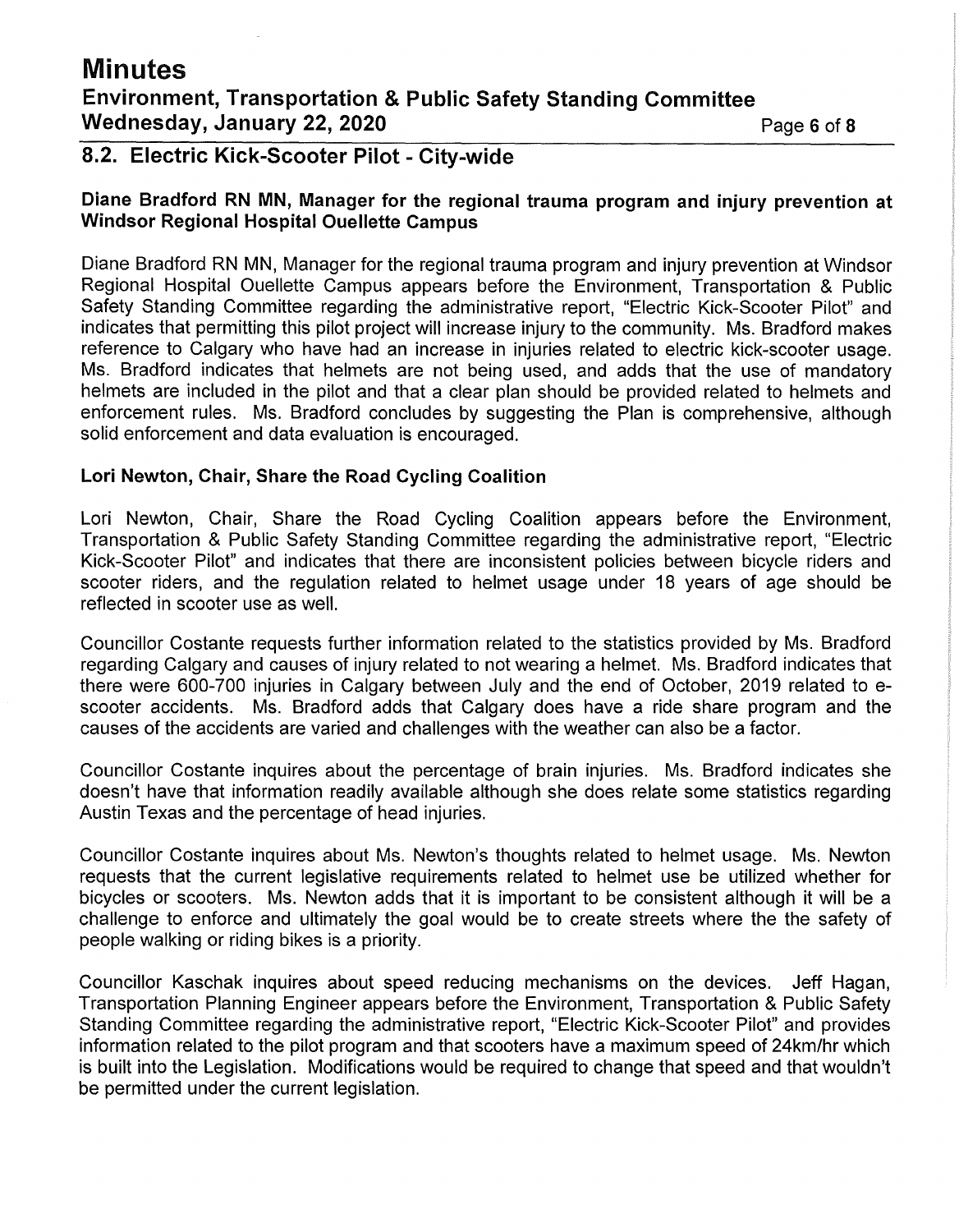# **Minutes Environment, Transportation & Public Safety Standing Committee Wednesday, January 22, 2020 Page 7 of 8**

Information related to e-bikes and e-scooters related to helmet requirements are provided. Escooters and bicycles both should be used on roadways only.

Councillor Costante inquires whether there is data from other municipalities related to whether wearing a helmet would prevent injuries. Mr. Hagan doesn't have that information available although he provides information related to American scooter share programs.

Councillor McKenzie requests information related to a helmet by-law and whether not wearing a helmet on an electric scooter is riskier than not wearing a helmet while riding a bicycle. Administration indicates if there are more riders there may be more incidents.

Councillor McKenzie inquires about other municipalities and their information campaigns related to helmet usage. Administration indicates there is educational information and with share programs there is an education component right away.

Councillor Costante inquires whether there is any information related to the 16-24 year old age range being the most vulnerable. Administration indicates there is no specific evidence but it would be similar to other activities.

Councillor Kaschak inquires as to the cost to purchase a brand new e-scooter. Administration indicates it would be approximately \$500.00 as a starting point.

Councillor Holt inquires about the scooter usage along multi-use paths but not in parks. Administration indicates the riverfront is a heavy pedestrian usage area and in consultation with Parks it is not recommended to allow e-scooters along the riverfront at this time. They add that it would be expensive in terms of signage as well and there are too many pedestrians.

Councillor McKenzie inquires about the legal aspect. Administration indicates that they have consulted with legal in terms of the risk to the City.

Moved by: Councillor Costante Seconded by: Councillor McKenzie

Decision Number: **ETPS 736** 

- 1. THAT Traffic By law 9148 **BE AMENDED** as listed and attached in Appendix 1 of this report; and that Item 17, referring to helmets, **BE DELETED.**
- 2. THAT the City Solicitor **BE DIRECTED** to prepare the necessary documents to amend the by law.
- 3. THAT Windsor Police Services **BE ADVISED** of these by law amendments for enforcement as resources allow.